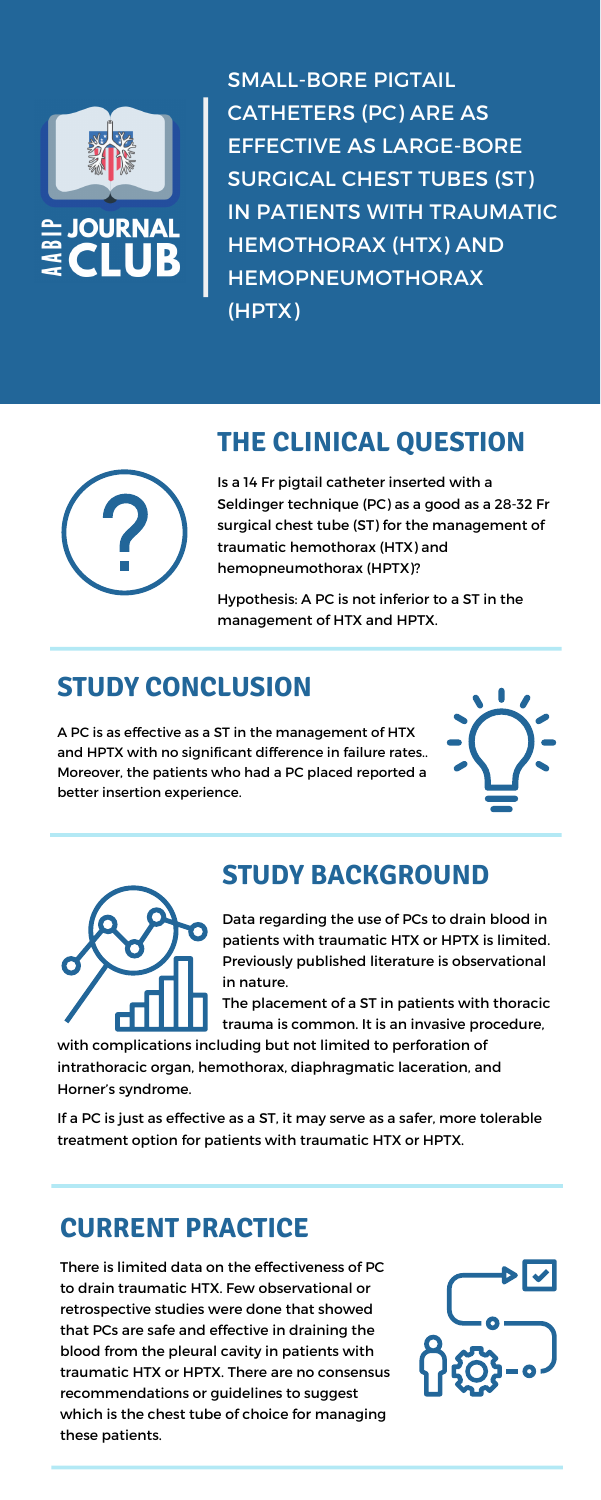# **STUDY DESIGN**

**Type of trial:** Randomized controlled trials. Not blinded

**N:** 103 patients were screened, 43 were enrolled

**Study groups:** Patients who are above the age of 18 years and suffered traumatic HTX/HPTX requiring drainage



**Settings:** Banner-University of Arizona Medical Center, a level I trauma center

**Enrollment:** All patients who met the inclusion criteria were enrolled from the period of 07/2015 to 01/2018

**Treatment period:** At the time of the tube insertion through the whole hospital stay and total tube days

**Follow up:** Only during inpatient stay Primary outcome: Failure rate for the drainage catheter that is defined as retained HTX or recurrent PTX requiring additional intervention

- Patients who are 18 years of age who suffered traumatic HTX/HPTX requiring drainage
- HTX component was substantial enough for drainage based on chest X-ray (CXR) or CT scan. (Hemithorax blood volumes



### **Inclusion criteria:**

# **POPULATION**

- Age mean age+ SD: (PC 62+13 vs ST 55+18)
- Gender: Males (PC 85% vs ST 96%)
- Mechanism of injury (blunt versus penetrating): (PC 95% vs ST 74%)
- Number of rib fractures: (PC 5 vs ST 4)
- Presence of flail chest: (PC 9 vs ST 0)
- $\bullet$  Injury Severity Score (ISS) mean  $+$  SD: (PC 17.5+6.6 vs ST 15.8+5.9)
- Chest Abbreviated Injury Scale score (c-AIS): (PC 3.5 vs ST 4)
- Number of days from the time of injury when the tube was inserted: (PC 2.5 vs ST 1)

#### **Baseline characteristics:**

- Traumatic patients with pneumothorax alone
- Emergency placement of the catheter due to hemodynamic instability
- Patients who are unable to give consent
- ·If the catheter was placed in the operating room when the patient

was under anesthesia

The patient declined enrollment

### **Exclusion criteria:**

300 mL according to CT volumetric calculation or the presence of a large amount of fluid on CXR or ultrasonography

#### **There was no difference in the baseline characteristic between both groups with P value > 0.05**



Parallel Assignment. Two arms: Pigtail catheter arm vs Chest tube arm. Fortythree (43) patients were enrolled in the study. (PC n=20, CT n=23)

# **INTERVENTIONS**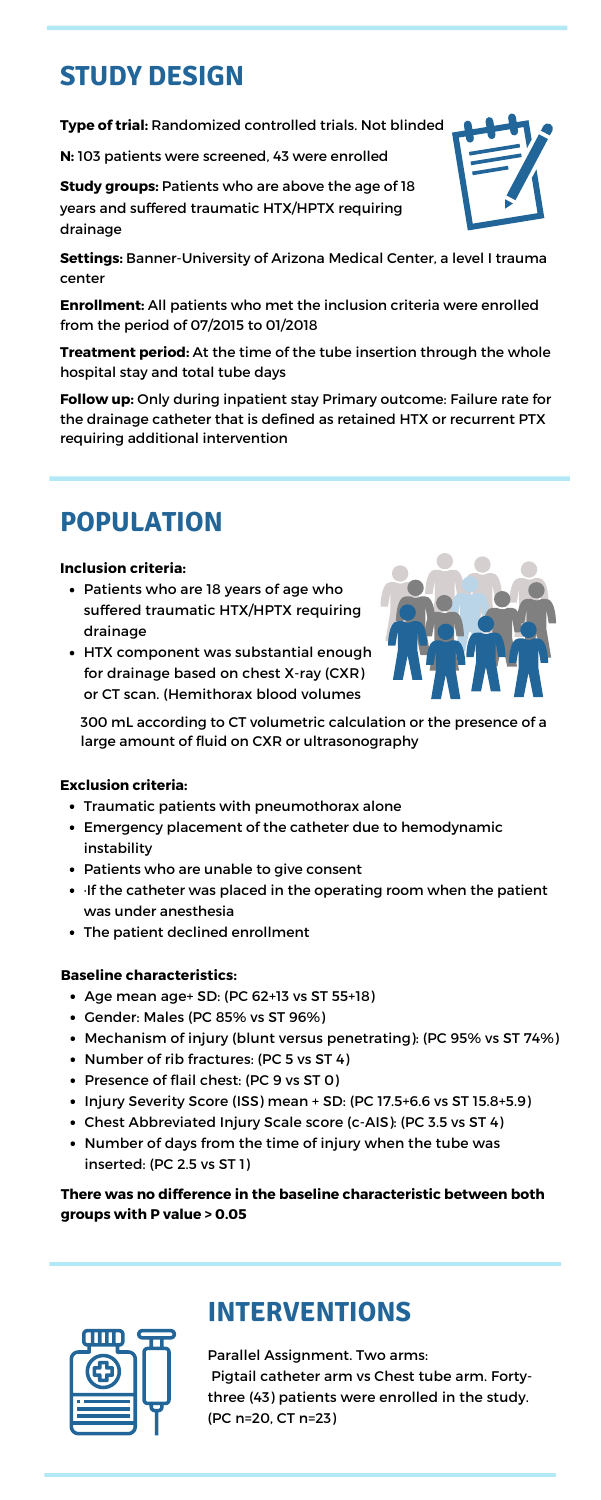# **STUDY STRENGTHS**



- Randomized control study
- Matching the baseline characteristics
- Eight trauma surgeons routinely crossover for the management of patients with traumatic HTX/HPTX and this decreases the operator bias

## **FUNDING**

No source of funding was utilized for this study



# **OUTCOMES**

- Initial output (IO)
- Tube days
- Insertion perception experience (IPE) score on a scale of 1-5 (1 = tolerable experience, 5 = worst experience) 25

#### **Primary outcomes**

Failure rate for the drainage catheter that is defined as retained HTX or recurrent PTX requiring additional intervention

#### **Secondary outcomes**

#### **Adverse events**

None

0



### **STUDY LIMITATIONS**

- Not blinded
- Single-center study
- Small sample size and only inpatient follow up
- No standardization on the failure definition in the primary outcome
- The comparative effectiveness of PCs versus STs cannot be extrapolated to the emergency placement setting as both tubes were inserted in a delayed fashion
- The IPE scale was not validated in the previous literature
- Not all of the included patients had CT scans, thus increasing the risk of operator bias based on the operator ability to assess the volume of blood in the hemithorax before placing the tube for drainage
- No standardization was done regarding intravenous analgesia or local anesthetics used during insertion. This might affect the IPE score
- Tube management was not standardized because there is no consensus in the current literature

Can we 14 F pigtail catheters be used for the management of traumatic hemothorax and hemopneumothorax?



# **RESEARCH QUESTION**